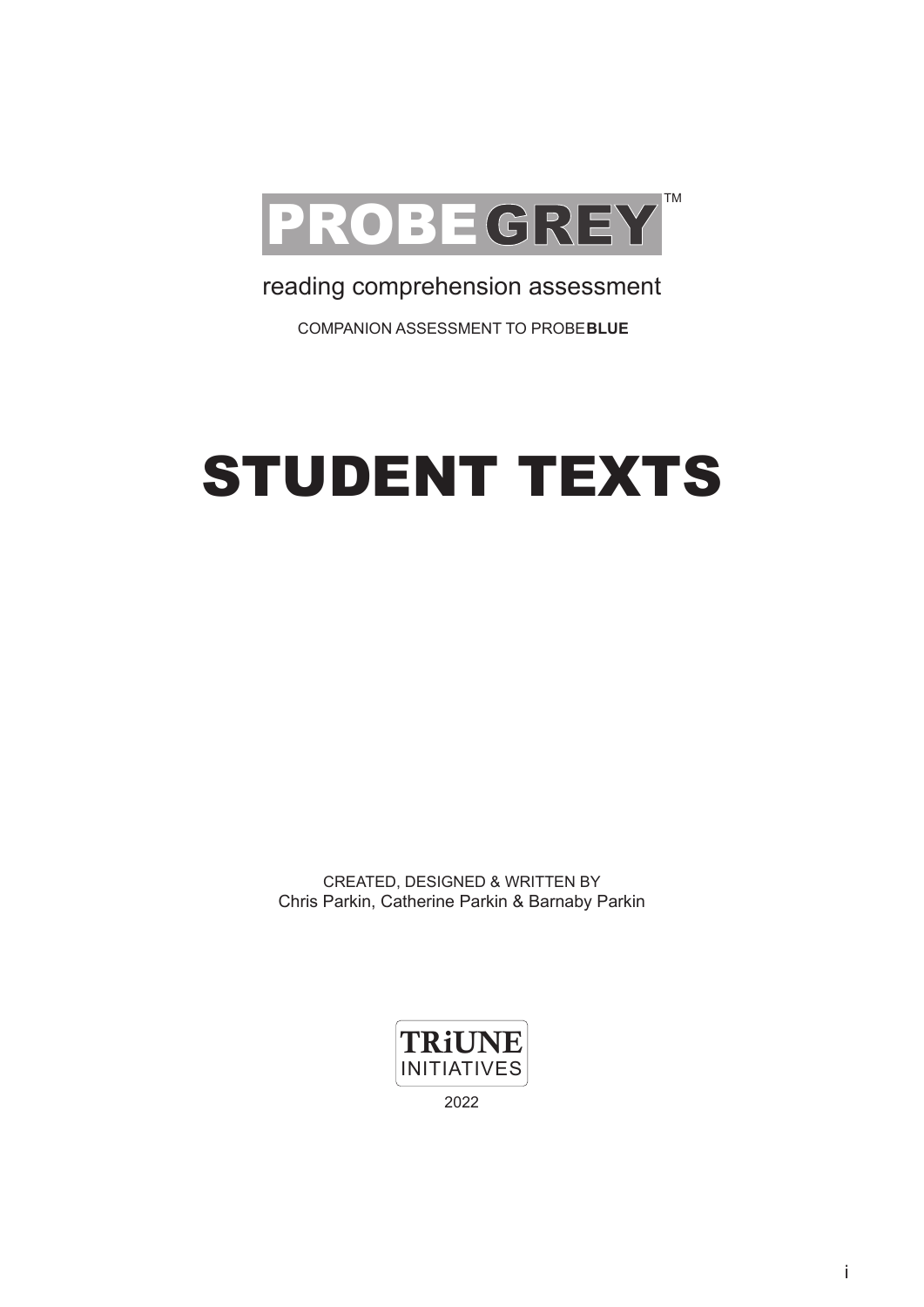PROBE **GREY** Reading Comprehension Assessment™ **Student Texts** Chris Parkin, Catherine Parkin & Barnaby Parkin © Triune Initiatives 2022

COMPANION TO PROBE**BLUE**

Triune Initiatives Ltd **Wellington** New Zealand email: office@triune.nz website: comprehenz.com All rights reserved



#### ISBN PROBE **GREY** Reading Comprehension **Assessment Kit** 978-0-473-61752-3 *Contents: Book One Manual, Book Two Students Text* PROBE **GREY** Reading Comprehension **Supplementary Kit** 978-0-473-61753-0 *Contents: Book One Guide & Answers, Book Two Students Text*

No part of this publication may be reproduced, stored in a retrieval system, or transmitted in any form by any means: electronic, mechanical, photocopying, recording or otherwise.

Printed in New Zealand by Valley Print 2022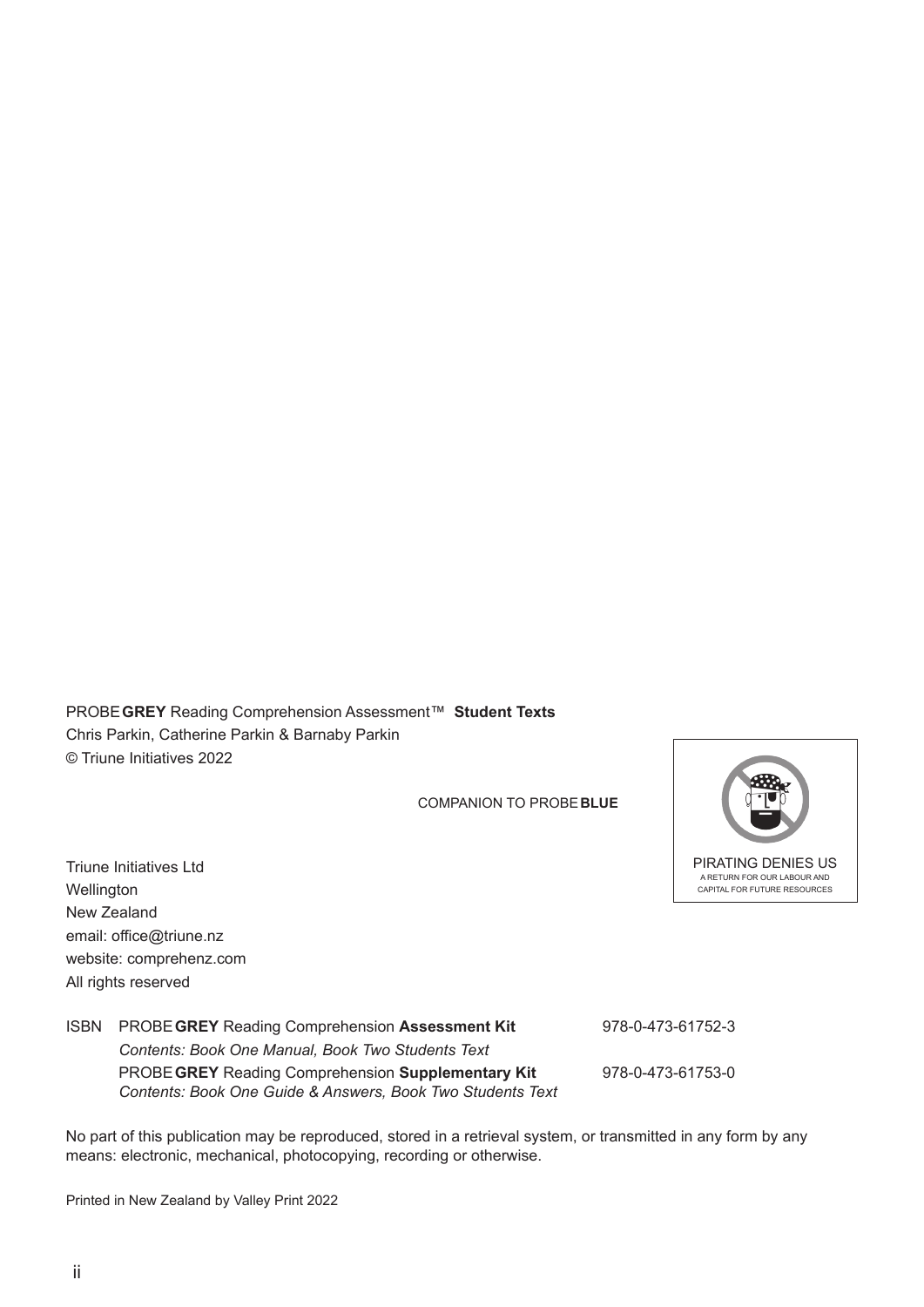# **CONTENTS**

|            |             | <b>Student's Guide</b>     | 1              |
|------------|-------------|----------------------------|----------------|
|            |             | Determiner Wordlist-1      | 2              |
|            |             | Determiner Wordlist-2      | 3              |
| <b>SET</b> | <b>TYPE</b> | <b>TITLE</b>               | <b>PAGE</b>    |
| 1          | F           | <b>Horse Riding</b>        | 5              |
|            | <b>NF</b>   | <b>Ducks</b>               | 6              |
| 2          | F           | Out the Window             | $\overline{7}$ |
|            | <b>NF</b>   | Hair                       | 8              |
| 3          | F           | <b>Puddles</b>             | 9              |
|            | <b>NF</b>   | <b>Trees</b>               | 10             |
| 4          | F           | At the River               | 11             |
|            | <b>NF</b>   | <b>Books</b>               | 12             |
| 5          | F           | <b>Dinner Time</b>         | 13             |
|            | <b>NF</b>   | The Moon                   | 14             |
| 6          | F           | The Pool                   | 15             |
|            | <b>NF</b>   | <b>Senses</b>              | 16             |
| 7          | F           | Old Tom                    | 17             |
|            | <b>NF</b>   | <b>Giraffes</b>            | 18             |
| 8          | F           | <b>Scooters</b>            | 19             |
|            | <b>NF</b>   | <b>Corn Flakes</b>         | 20             |
| 9          | F           | The Surprise               | 21             |
|            | <b>NF</b>   | Windows                    | 22             |
| 10         | F           | <b>Nettie</b>              | 23             |
|            | <b>NF</b>   | <b>Toothbrushes</b>        | 24             |
| 11         | F           | Fundraiser                 | 25             |
|            | <b>NF</b>   | Gulls                      | 26             |
| 12         | F           | The Detective              | 27             |
|            | <b>NF</b>   | <b>Dickens</b>             | 28             |
| 13         | F           | The Wind                   | 29             |
|            | <b>NF</b>   | Playgrounds                | 30             |
| 14         | F           | Ted                        | 31             |
|            | <b>NF</b>   | Easter Island              | 32             |
| 15         | F           | The Journey                | 33             |
|            | NF          | <b>New Species</b>         | 34             |
| 16         | F           | <b>Where There's Smoke</b> | 35             |
|            | <b>NF</b>   | Fleas                      | 36             |
| 17         | F           | In a Stew                  | 37             |
|            | NF          | The Great Wall             | 38             |
| 18         | F           | Mount Ruggard              | 39             |
|            | <b>NF</b>   | Cat's Eyes                 | 40             |
| 19         | F           | <b>Moon Madness</b>        | 41             |
|            | NF          | Give a Dog a Bone          | 42             |
| 20         | F           | The Cyclist                | 43             |
|            | <b>NF</b>   | <b>Blondin</b>             | 44             |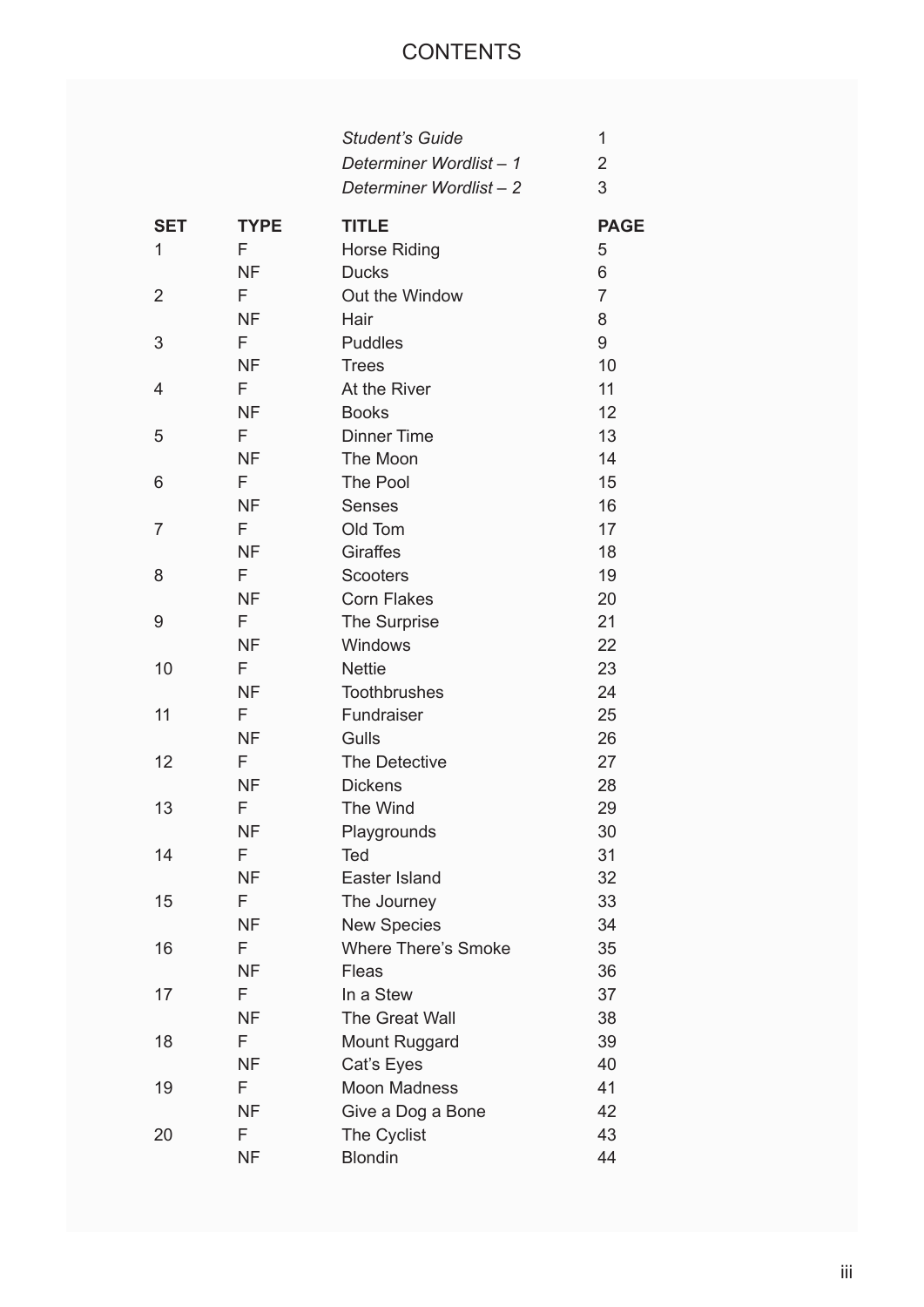15

| The children were enjoying themselves in the swimming pool.<br>They splashed water at each other.<br>They yelled at the top of their voices. |
|----------------------------------------------------------------------------------------------------------------------------------------------|
| It was very noisy.                                                                                                                           |
| Finn was sitting on the side of the pool.                                                                                                    |
| He wanted to join in, but didn't want to get in the pool yet.<br>He was afraid.                                                              |
| But after a while, he let himself down into the water.<br>He held tightly to the slippery side of the pool with his fingertips.              |
| Then suddenly he lost his grip and slid down into the water.                                                                                 |
| His head went under, but before he could feel any fear,<br>his feet touched the bottom and he stood up.                                      |
| Then Finn knew he didn't have to be able to swim<br>to be with his friends in the pool.                                                      |
| He just had to stay where the water was not deep.                                                                                            |

- 1. Why did he slide down into the water?
- 2. What two things were the children enjoying doing in the swimming pool?
- 3. Why didn't Finn want to get into the pool?
- 4. Was Finn happy sitting on the side of the pool? How do you know that?
- 5. Was Finn in the deep part of the pool? How do you know that?
- 6. '...yelled *at the top of their voices*.' What do the words *at the top of their voices* mean?
- 7. Has Finn been in this swimming pool before? How do you know that?
- 8. Should Finn learn how to swim? Why do you think that?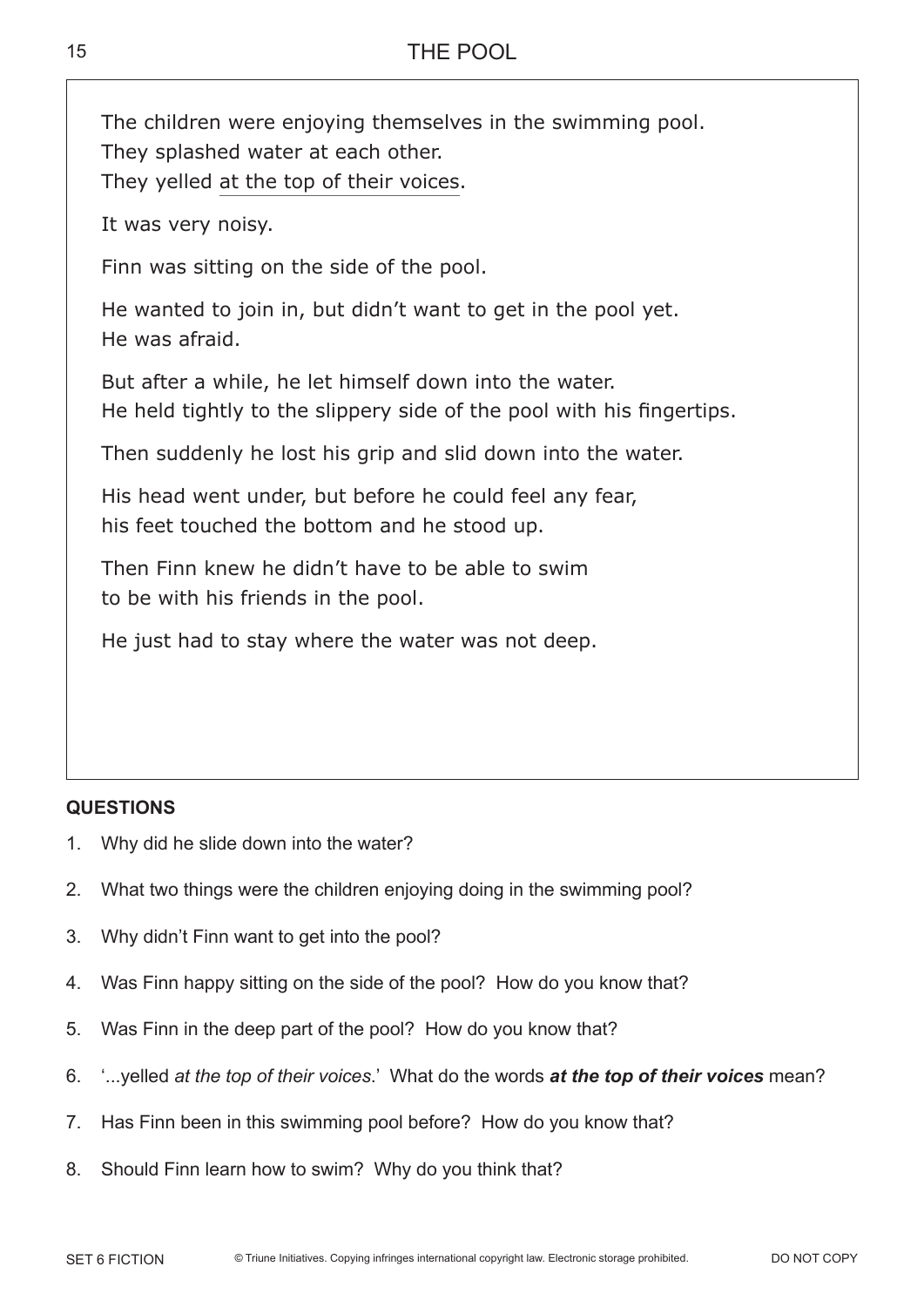Windows have a long history. When people first built houses, there was usually just one room, with no windows at all. Sometimes they had an opening in the roof to allow light in. This was covered when it rained.

Over time, bigger houses were built with openings in the walls. Before the invention of sheets of glass, different coverings were used to stop the wind blowing through, and to keep rooms warmer when it was cold outside.

Materials such as animal skins, cloth, paper, and timber were used to cover these windows.

In England, cow horns were sometimes used. They were soaked in water until they softened, then heated, and rolled out very thinly. Then they were cut into strips and placed in the window openings. They let in a soft light, but you couldn't see through them.

Romans made thick glass windows nearly two thousand years ago.

A thousand years later clear glass windows began to be made. These windows used to be expensive. They were only used in important buildings, cathedrals, and in the homes of the rich.

Now glass windows are everywhere.

- 1. What were houses built with as they got bigger?
- 2. What were windows covered with before the invention of sheets of glass?
- 3. What were the reasons for covering the openings in the roof and walls of houses?
- 4. Did the first houses always have just one room? How do you know that?
- 5. Could you see through the glass windows that the Romans made? How do you know that?
- 6. 'Sometimes they had an *opening* in the roof...' What does the word *opening* mean here?
- 7. '...homes of *the rich*' What do the words *the rich* mean?
- 8. Can you see through window coverings made from cow horns? How do you know that?
- 9. Was it easy to make window coverings out of cow horn? How do you know that?
- 10. Would you like to live in a house with windows made with strips of cow horn? Why do you think that?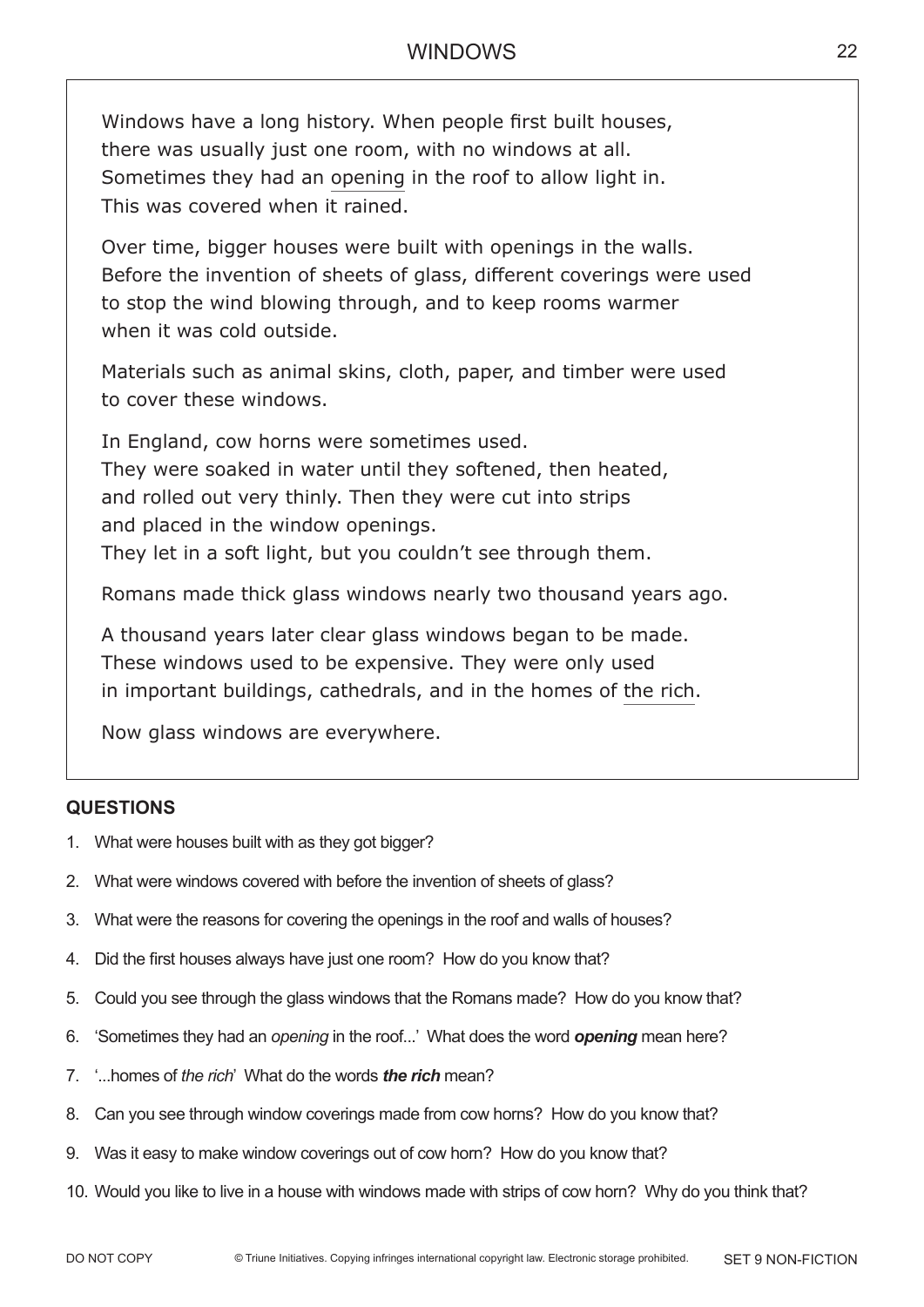A strong wind blew through the city streets, whistling around the corners.

It pushed into doorways and rushed out again. It lifted scraps of paper from where they lay

and blew them along the avenues and down the alleys.

Sometimes it blew them up high between the skyscrapers

before carrying them away.

Sometimes it found them a new place to lie,

waiting for the next gust of wind to come along.

Oscar leant into the wind.

A page of a newspaper hit him – slapping against his ankles.

He kicked it into the gutter as more paper swirled past.

Then a piece of paper hit his chest and stayed there, pushed flat by the wind. He picked it off and looked at it. It was a shopping list.

He imagined someone holding it up to read.

He could 'see' it being torn from their grasp and blown away.

Maybe it had flown up into the air before being whisked away from them,

too fast to give chase. It looked like a list of every-day items.

He was about to toss it back into the wind when he saw the last item on the list. It was as if the wind had delivered a message to him – a reminder.

He stopped. Then he turned and headed for the gift store. There he chose a birthday card for his mother.

- 1. What slapped against his ankles?
- 2. What was waiting for the next gust of wind to come along?
- 3. What things blown by the wind hit Oscar?
- 4. Was the wind noisy? How do you know that?
- 5. Did he see the shopping list being torn from a person's grasp? How do you know that?
- 6. '...the next *gust of wind*...' What do the words *gust of wind* mean?
- 7. '...before being *whisked away*...' What do the words *whisked away* mean here?
- 8. Did he see everything on the shopping list when he first looked at it? How do you know that?
- 9. What was the message the wind delivered?
- 10. Was it a good idea for Oscar to be walking in the city on this day? Why do you think that?